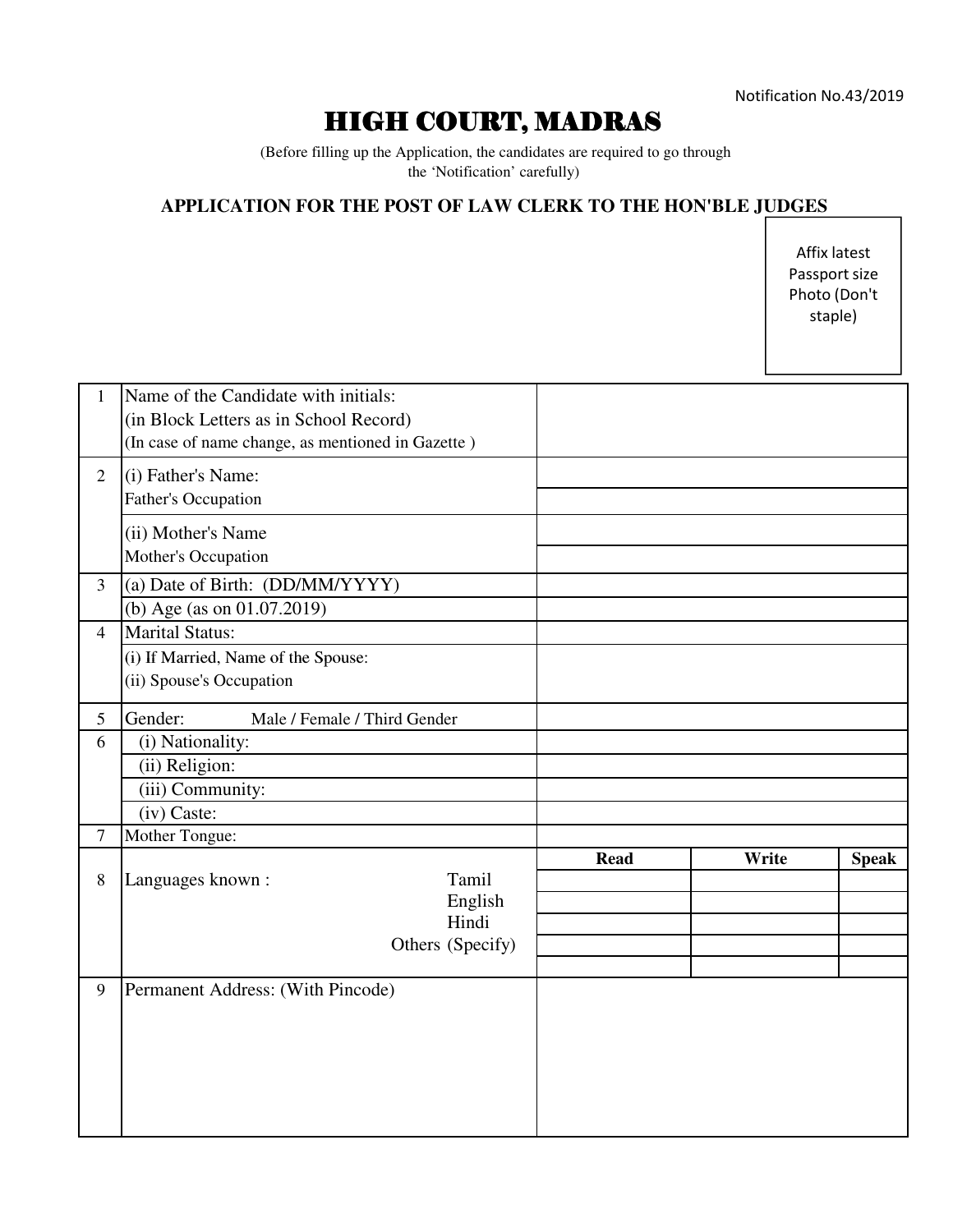| 10 |                                                                          |                         | Address for Communication: (With Pincode)                                                               |                              |                          |                                   |      |                    |                     |
|----|--------------------------------------------------------------------------|-------------------------|---------------------------------------------------------------------------------------------------------|------------------------------|--------------------------|-----------------------------------|------|--------------------|---------------------|
|    |                                                                          |                         |                                                                                                         |                              |                          |                                   |      |                    |                     |
|    |                                                                          |                         |                                                                                                         |                              |                          |                                   |      |                    |                     |
| 11 |                                                                          |                         | e-mail ID (Note:Mandatory)                                                                              |                              |                          |                                   |      |                    |                     |
| 12 |                                                                          | Contact Phone No.       |                                                                                                         |                              |                          |                                   |      |                    |                     |
|    |                                                                          |                         | a) Mobile (Note: Mandatory) - 1)                                                                        |                              |                          |                                   |      |                    |                     |
|    |                                                                          | Alternate number        |                                                                                                         | 2)                           |                          |                                   |      |                    |                     |
|    |                                                                          |                         | b) Landline (With STD Code) -                                                                           |                              |                          |                                   |      |                    |                     |
| 13 |                                                                          | Academic Qualifications |                                                                                                         |                              |                          |                                   |      |                    |                     |
|    | S1.<br>No.                                                               |                         | Name of the Exam                                                                                        | Name of<br>the<br>Graduation | Medium of<br>Instruction | Name of the Board /<br>University | Mode | Year of<br>passing | $%$ age of<br>marks |
|    | 1                                                                        |                         |                                                                                                         |                              |                          |                                   |      |                    |                     |
|    | $\overline{2}$                                                           |                         |                                                                                                         |                              |                          |                                   |      |                    |                     |
|    | 3                                                                        |                         |                                                                                                         |                              |                          |                                   |      |                    |                     |
|    | 4                                                                        |                         |                                                                                                         |                              |                          |                                   |      |                    |                     |
|    | 5                                                                        |                         |                                                                                                         |                              |                          |                                   |      |                    |                     |
|    |                                                                          |                         |                                                                                                         |                              |                          |                                   |      |                    |                     |
| 14 |                                                                          |                         | Enrollment Details, if enrolled:                                                                        |                              |                          |                                   |      |                    |                     |
| 15 |                                                                          | so, provide details     | Whether passed the All India Bar Council Examination, If                                                |                              |                          |                                   |      |                    |                     |
| 16 | Previous Experience, Employment, if any:                                 |                         |                                                                                                         | (Proof must be enclosed)     |                          |                                   |      |                    |                     |
|    | Name of the Office                                                       |                         |                                                                                                         |                              | Period of Employment     | Remarks                           |      |                    |                     |
|    | 1                                                                        |                         |                                                                                                         |                              |                          |                                   |      |                    |                     |
|    | $\overline{2}$                                                           |                         |                                                                                                         |                              |                          |                                   |      |                    |                     |
|    | 3                                                                        |                         |                                                                                                         |                              |                          |                                   |      |                    |                     |
|    | $\overline{4}$                                                           |                         |                                                                                                         |                              |                          |                                   |      |                    |                     |
| 17 |                                                                          |                         | If participated in Moot Court, provide details:                                                         |                              |                          |                                   |      |                    |                     |
|    |                                                                          |                         |                                                                                                         |                              |                          |                                   |      |                    |                     |
|    |                                                                          |                         |                                                                                                         |                              |                          |                                   |      |                    |                     |
| 18 |                                                                          |                         | Brief details about any other achievement (Articles / Books<br>written / Specialized in Branch of Law): |                              |                          |                                   |      |                    |                     |
| 19 |                                                                          |                         | a) Whether the candidate is / was a member of                                                           |                              |                          |                                   |      |                    |                     |
|    | any political organisation?                                              |                         |                                                                                                         |                              |                          |                                   |      |                    |                     |
|    | b) Whether the candidate has contested any election?                     |                         |                                                                                                         |                              |                          |                                   |      |                    |                     |
|    | c) Whether the candidate has participated in<br>any political agitation? |                         |                                                                                                         |                              |                          |                                   |      |                    |                     |
|    | If yes, give details                                                     |                         |                                                                                                         |                              |                          |                                   |      |                    |                     |
|    |                                                                          |                         |                                                                                                         |                              |                          |                                   |      |                    |                     |